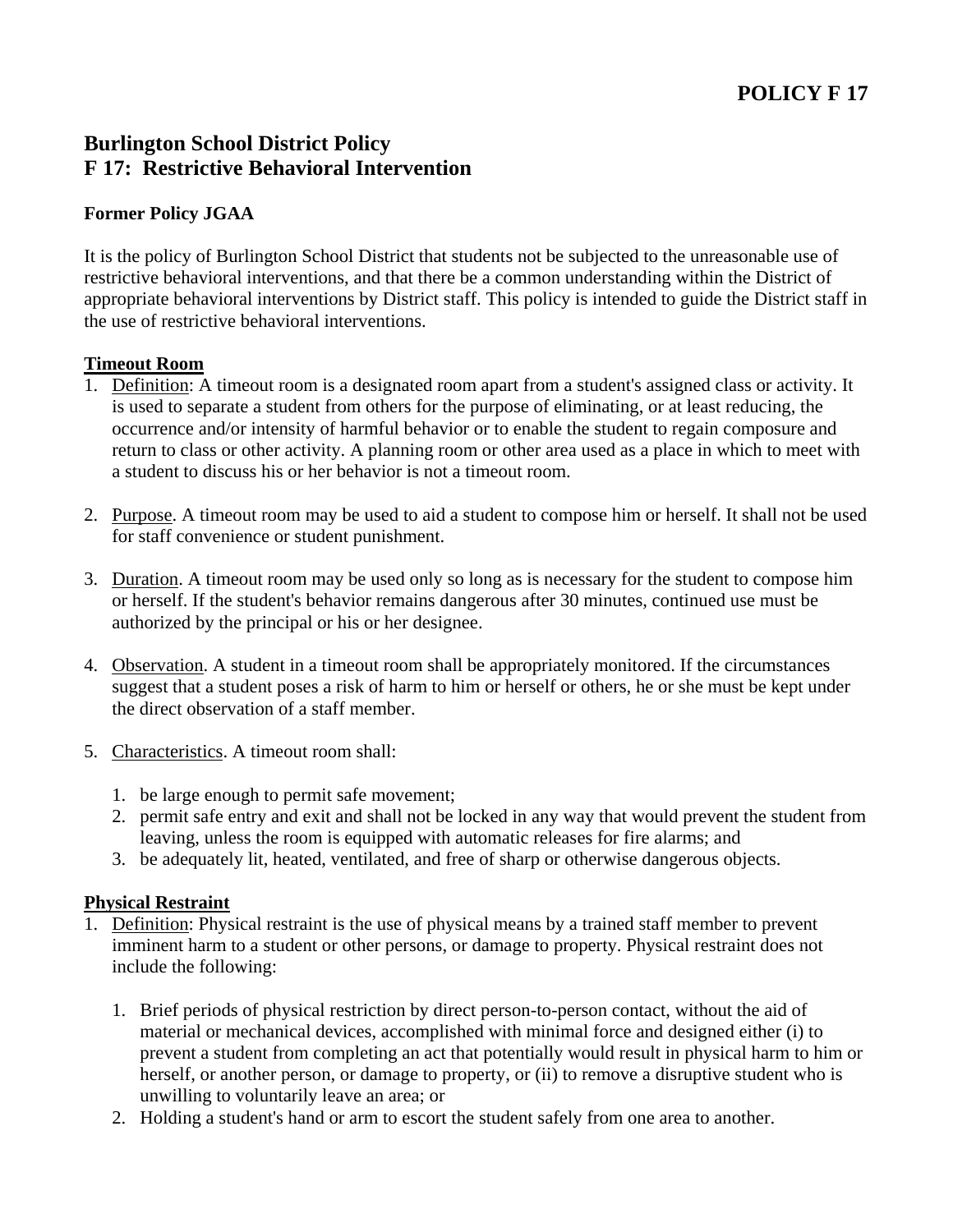- 2. Purpose. The purpose of physical restraint is to reduce or eliminate imminent risk either of harm to a person or of damage to property. Physical restraint may not be used for staff convenience or student punishment.
- 3. Use. Physical restraint may be used with a student only when there is imminent risk either of harm to the student or others or of property damage. Additionally, reasonable and necessary force may be used to quell a disturbance, obtain possession of weapons or other dangerous objects upon the person of or within the control of the student, for the purpose of self-defense, or for the protection of persons or property.
- 4. By trained staff. Only staff trained in the proper use of physical restraint may apply it, unless no such staff member is available. The District will endeavor to provide training to an appropriate number of staff members in each school that includes instruction in (a) a continuum of prevention techniques; (b) a continuum of de-escalation techniques; (c) environmental management; (d) nationally recognized methods of physical management and restraint; and (e) appropriate documentation and notification procedures.
- 5. Duration. Physical restraint may be used only so long as is necessary for the student to compose him or herself. If the student's behavior remains dangerous after 30 minutes, continued use must be authorized by the principal or his or her designee. If continued use of physical restraint is ineffective, the principal or his or her designee shall contact the student's parent(s) for assistance, or seek assistance from law enforcement or other emergency service personnel.
- 6. Limitations. No physical restraint may be administered in such a way that the student is prevented from breathing or communicating, or that causes the student unnecessary pain.
- 7. Observation. To the extent practicable, physical restraint may not be used by any staff member except in the presence of another staff member.

### **Mechanical restraint**

Definition: Mechanical or chemical restraint is the use of any device or substance to restrict a student's movement or limit a student's sensory or motor functions. The term does not include devices used in accordance with prescriptions by health professionals for the purpose of maintaining body alignment or support, or to limit sensory stimuli.

Mechanical and chemical restraints may not be employed by school staff.

### **Pattern of Behavior**

When a student's IEP team or Section 504 team determines that, based upon a pattern of behavior, the use of a timeout room or physical restraint is likely, the team shall consider ways to address the student's behavior, including, where applicable, performing a functional behavioral assessment and formulating a behavioral intervention plan which makes provision for the use of positive behavior interventions.

Definition: Positive Behavior Intervention. A positive behavior intervention is an approach to a student's behavior designed to teach and support socially appropriate conduct and to supplant socially inappropriate conduct.

Definition: Functional Behavioral Assessment. A functional behavioral assessment is an analysis of a student's behavior patterns before, during, and after rule-breaking or other incident of inappropriate behavior for the purpose of guiding the development of a behavioral intervention plan.